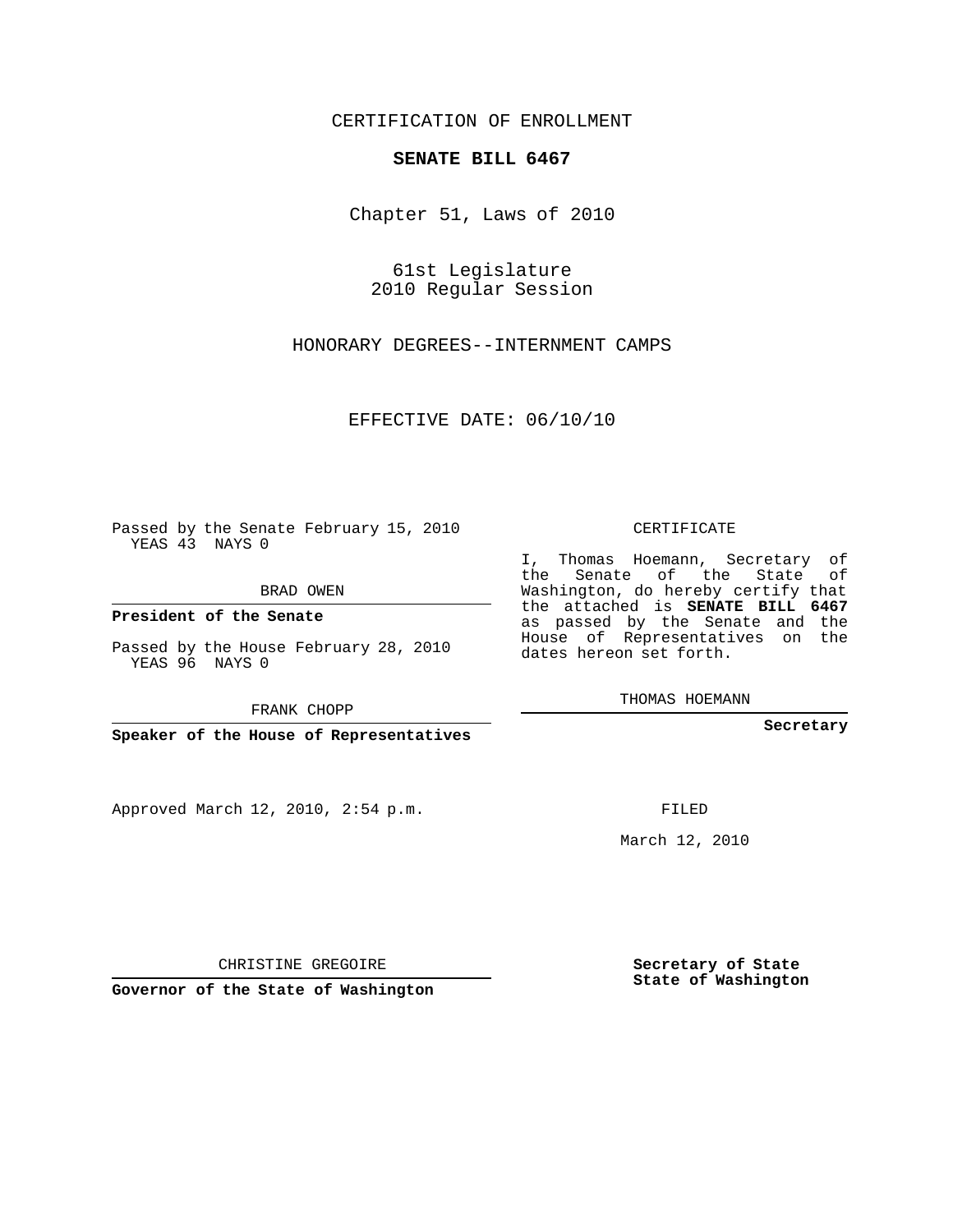## **SENATE BILL 6467** \_\_\_\_\_\_\_\_\_\_\_\_\_\_\_\_\_\_\_\_\_\_\_\_\_\_\_\_\_\_\_\_\_\_\_\_\_\_\_\_\_\_\_\_\_

\_\_\_\_\_\_\_\_\_\_\_\_\_\_\_\_\_\_\_\_\_\_\_\_\_\_\_\_\_\_\_\_\_\_\_\_\_\_\_\_\_\_\_\_\_

Passed Legislature - 2010 Regular Session

## **State of Washington 61st Legislature 2010 Regular Session**

**By** Senators Shin, Kastama, Delvin, Hobbs, Berkey, Rockefeller, Marr, Franklin, Kohl-Welles, Roach, and Kline

Read first time 01/14/10. Referred to Committee on Higher Education & Workforce Development.

 AN ACT Relating to honorary degrees for students who were ordered into internment camps; and amending RCW 28B.20.130, 28B.30.150, 28B.35.205, and 28B.50.140.

BE IT ENACTED BY THE LEGISLATURE OF THE STATE OF WASHINGTON:

 **Sec. 1.** RCW 28B.20.130 and 2004 c 275 s 52 are each amended to read as follows:

General powers and duties of the board of regents are as follows:

 (1) To have full control of the university and its property of various kinds, except as otherwise provided by law.

 (2) To employ the president of the university, his or her assistants, members of the faculty, and employees of the institution, who except as otherwise provided by law, shall hold their positions during the pleasure of said board of regents.

 (3) Establish entrance requirements for students seeking admission to the university which meet or exceed the standards specified under RCW 28B.76.290(2). Completion of examinations satisfactory to the university may be a prerequisite for entrance by any applicant at the university's discretion. Evidence of completion of public high schools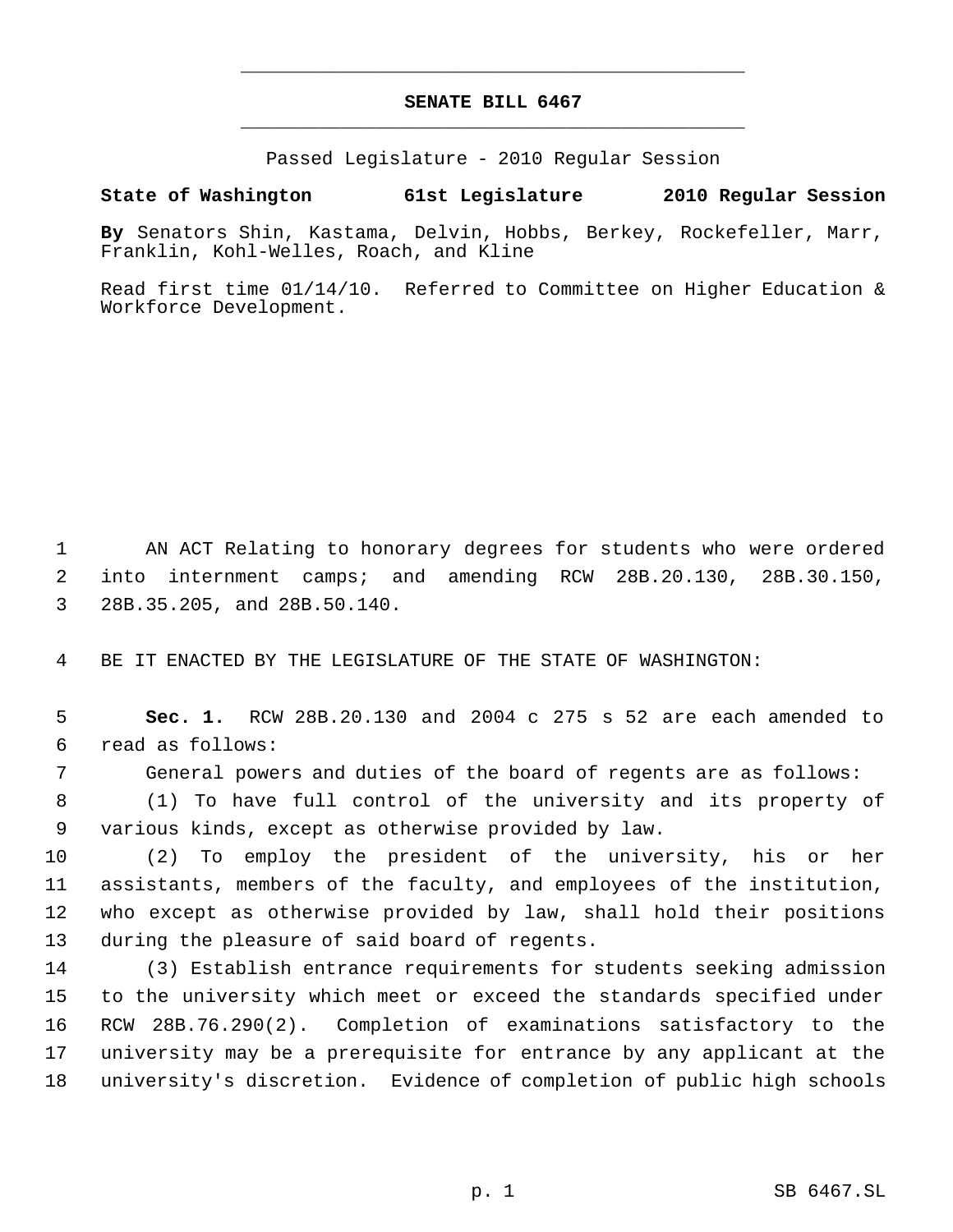and other educational institutions whose courses of study meet the approval of the university may be acceptable for entrance.

 (4) Establish such colleges, schools, or departments necessary to carry out the purpose of the university and not otherwise proscribed by law.

 (5) With the assistance of the faculty of the university, prescribe the course of study in the various colleges, schools, and departments of the institution and publish the necessary catalogues thereof.

 (6) Grant to students such certificates or degrees as recommended for such students by the faculty. The board, upon recommendation of the faculty, may also confer honorary degrees upon persons other than graduates of this university in recognition of their learning or devotion to literature, art, or science: PROVIDED, That no degree shall ever be conferred in consideration of the payment of money or the giving of property of whatsoever kind.

 (7) Accept such gifts, grants, conveyances, bequests, and devises, whether real or personal property, or both, in trust or otherwise, for the use or benefit of the university, its colleges, schools, departments, or agencies; and sell, lease or exchange, invest or expend the same or the proceeds, rents, profits, and income thereof except as limited by the terms of said gifts, grants, conveyances, bequests, and devises. The board shall adopt proper rules to govern and protect the receipt and expenditure of the proceeds of all fees, and the proceeds, rents, profits, and income of all gifts, grants, conveyances, bequests, and devises above-mentioned.

 (8) Except as otherwise provided by law, to enter into such contracts as the regents deem essential to university purposes.

 (9) To submit upon request such reports as will be helpful to the governor and to the legislature in providing for the institution.

 (10) Subject to the approval of the higher education coordinating board pursuant to RCW 28B.76.230, offer new degree programs, offer off- campus programs, participate in consortia or centers, contract for off- campus educational programs, and purchase or lease major off-campus facilities.

 (11) To confer honorary degrees upon persons who request an honorary degree if they were students at the university in 1942 and did not graduate because they were ordered into an internment camp. The honorary degree may also be requested by a representative of deceased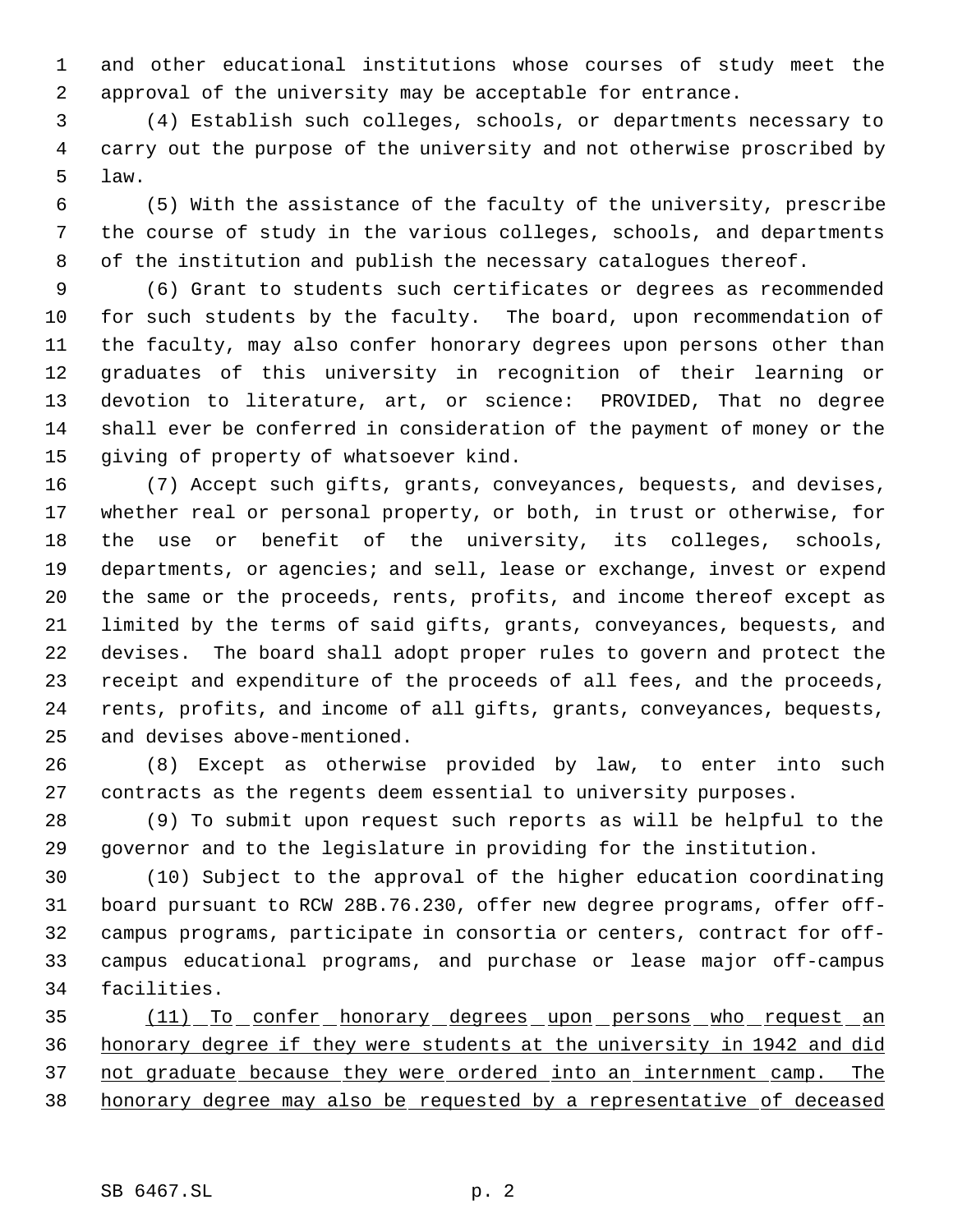1 persons who meet these requirements. For the purposes of this 2 subsection, "internment camp" means a relocation center to which persons were ordered evacuated by Presidential Executive Order 9066,

signed February 19, 1942.

 **Sec. 2.** RCW 28B.30.150 and 2004 c 275 s 53 are each amended to read as follows:

 The regents of Washington State University, in addition to other duties prescribed by law, shall:

 (1) Have full control of the university and its property of various kinds, except as otherwise provided by law.

 (2) Employ the president of the university, his or her assistants, members of the faculty, and employees of the university, who, except as otherwise provided by law, shall hold their positions during the pleasure of said board of regents.

 (3) Establish entrance requirements for students seeking admission to the university which meet or exceed the standards specified under RCW 28B.76.290(2). Completion of examinations satisfactory to the university may be a prerequisite for entrance by any applicant, at the university's discretion. Evidence of completion of public high schools and other educational institutions whose courses of study meet the approval of the university may be acceptable for entrance.

 (4) Establish such colleges, schools, or departments necessary to carry out the purpose of the university and not otherwise proscribed by law.

 (5) Subject to the approval of the higher education coordinating board pursuant to RCW 28B.76.230, offer new degree programs, offer off- campus programs, participate in consortia or centers, contract for off- campus educational programs, and purchase or lease major off-campus facilities.

 (6) With the assistance of the faculty of the university, prescribe the courses of instruction in the various colleges, schools, and departments of the institution and publish the necessary catalogues thereof.

 (7) Collect such information as the board deems desirable as to the schemes of technical instruction adopted in other parts of the United States and foreign countries.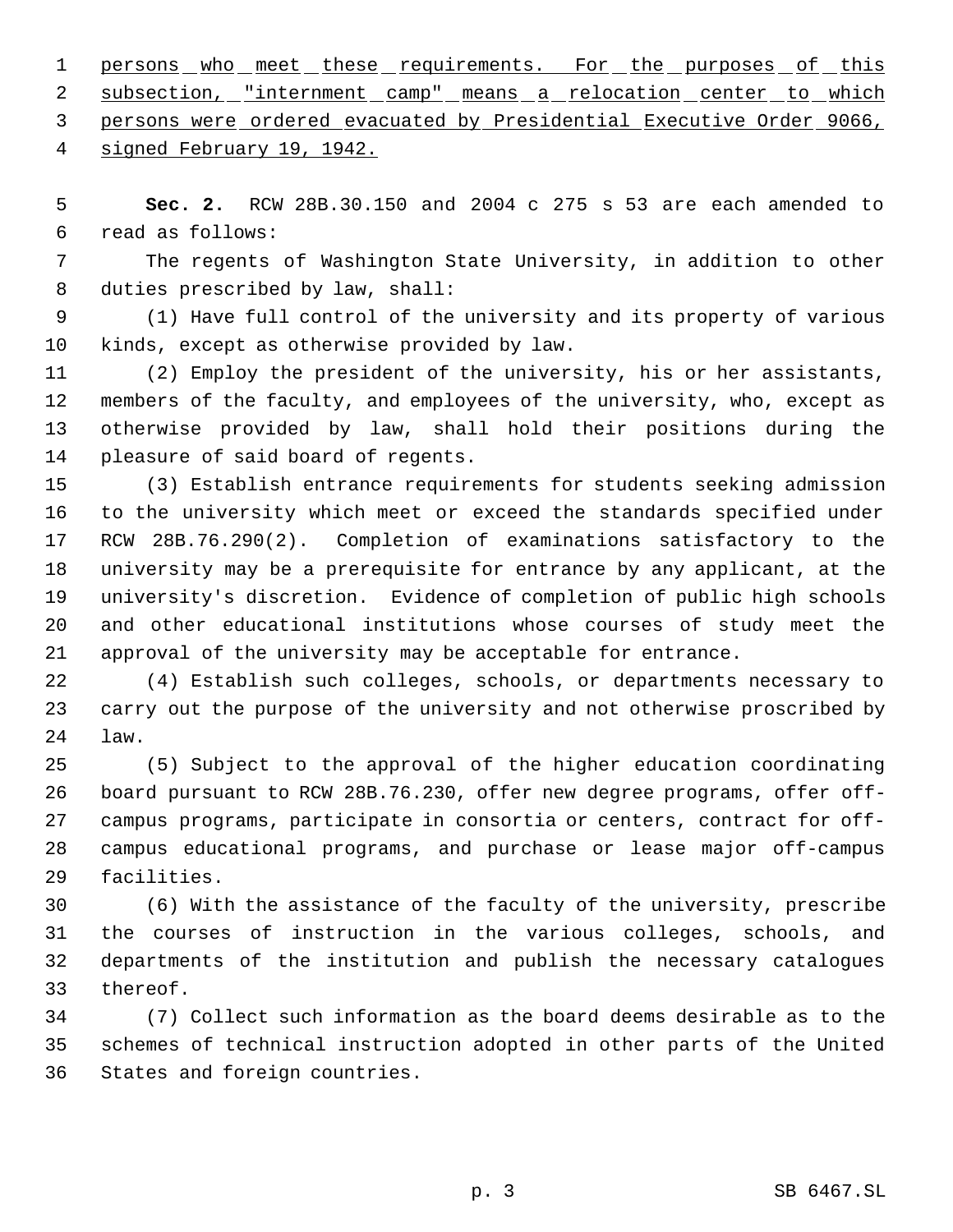(8) Provide for holding agricultural institutes including farm marketing forums.

 (9) Provide that instruction given in the university, as far as practicable, be conveyed by means of laboratory work and provide in connection with the university one or more physical, chemical, and biological laboratories, and suitably furnish and equip the same.

 (10) Provide training in military tactics for those students electing to participate therein.

 (11) Establish a department of elementary science and in connection therewith provide instruction in elementary mathematics, including elementary trigonometry, elementary mechanics, elementary and mechanical drawing, and land surveying.

 (12) Establish a department of agriculture and in connection therewith provide instruction in physics with special application of its principles to agriculture, chemistry with special application of its principles to agriculture, morphology and physiology of plants with special reference to common grown crops and fungus enemies, morphology and physiology of the lower forms of animal life, with special reference to insect pests, morphology and physiology of the higher forms of animal life and in particular of the horse, cow, sheep, and swine, agriculture with special reference to the breeding and feeding of livestock and the best mode of cultivation of farm produce, and mining and metallurgy, appointing demonstrators in each of these subjects to superintend the equipment of a laboratory and to give practical instruction therein.

 (13) Establish agricultural experiment stations in connection with the department of agriculture, including at least one in the western portion of the state, and appoint the officers and prescribe regulations for their management.

 (14) Grant to students such certificates or degrees, as recommended for such students by the faculty.

 (15) Confer honorary degrees upon persons other than graduates of the university in recognition of their learning or devotion to literature, art, or science when recommended thereto by the faculty: PROVIDED, That no degree shall ever be conferred in consideration of the payment of money or the giving of property of whatsoever kind.

 (16) Adopt plans and specifications for university buildings and facilities or improvements thereto and employ skilled architects and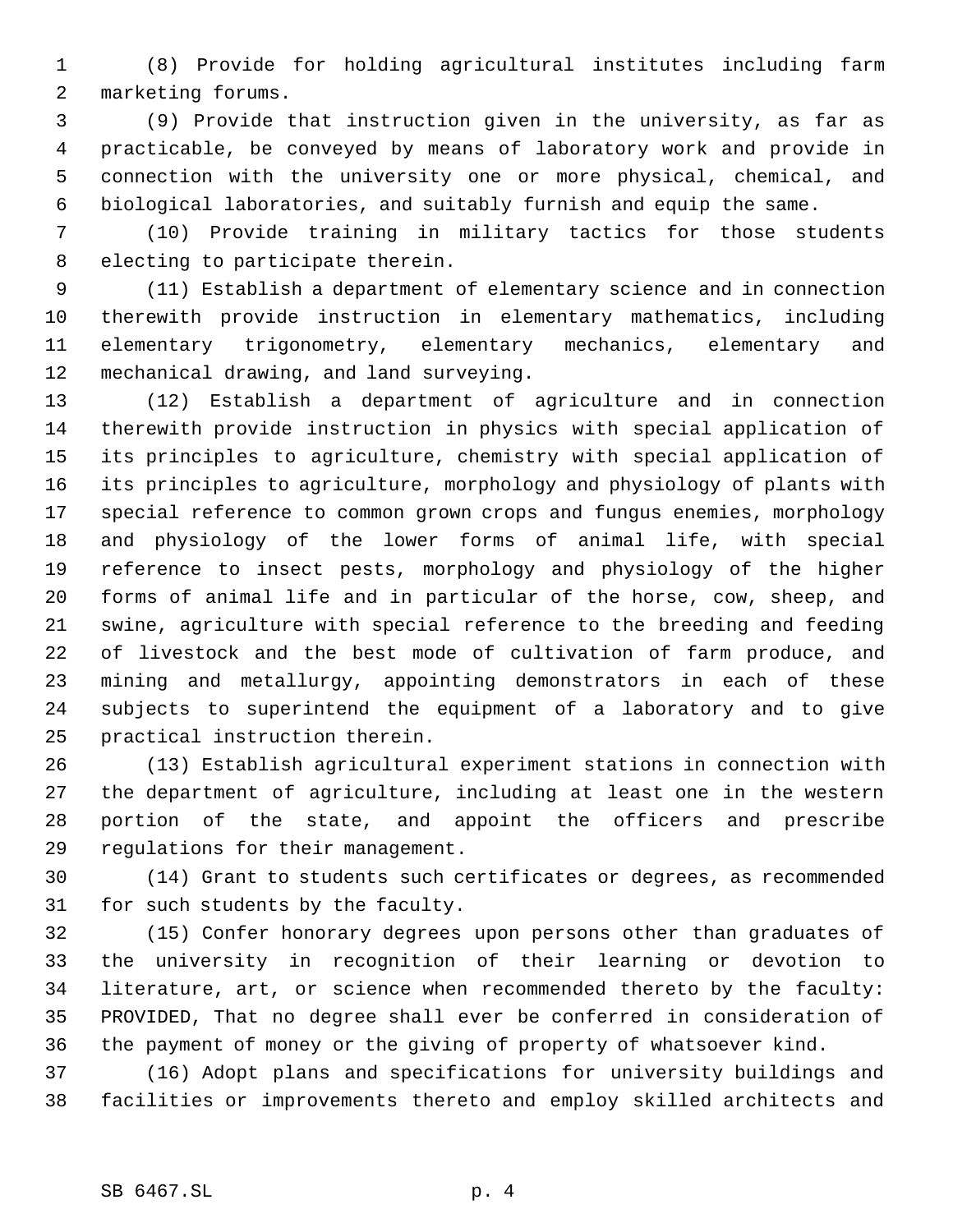engineers to prepare such plans and specifications and supervise the construction of buildings or facilities which the board is authorized to erect, and fix the compensation for such services. The board shall enter into contracts with one or more contractors for such suitable buildings, facilities, or improvements as the available funds will warrant, upon the most advantageous terms offered at a public competitive letting, pursuant to public notice under rules established by the board. The board shall require of all persons with whom they contract for construction and improvements a good and sufficient bond for the faithful performance of the work and full protection against all liens.

 (17) Except as otherwise provided by law, direct the disposition of all money appropriated to or belonging to the state university.

 (18) Receive and expend the money appropriated under the act of congress approved May 8, 1914, entitled "An Act to provide for cooperative agricultural extension work between the agricultural colleges in the several States receiving the benefits of the Act of Congress approved July 2, 1862, and Acts supplemental thereto and the United States Department of Agriculture" and organize and conduct agricultural extension work in connection with the state university in accordance with the terms and conditions expressed in the acts of congress.

 (19) Except as otherwise provided by law, to enter into such contracts as the regents deem essential to university purposes.

 (20) Acquire by lease, gift, or otherwise, lands necessary to further the work of the university or for experimental or demonstrational purposes.

 (21) Establish and maintain at least one agricultural experiment station in an irrigation district to conduct investigational work upon the principles and practices of irrigational agriculture including the utilization of water and its relation to soil types, crops, climatic conditions, ditch and drain construction, fertility investigations, plant disease, insect pests, marketing, farm management, utilization of fruit by-products, and general development of agriculture under irrigation conditions.

 (22) Supervise and control the agricultural experiment station at Puyallup.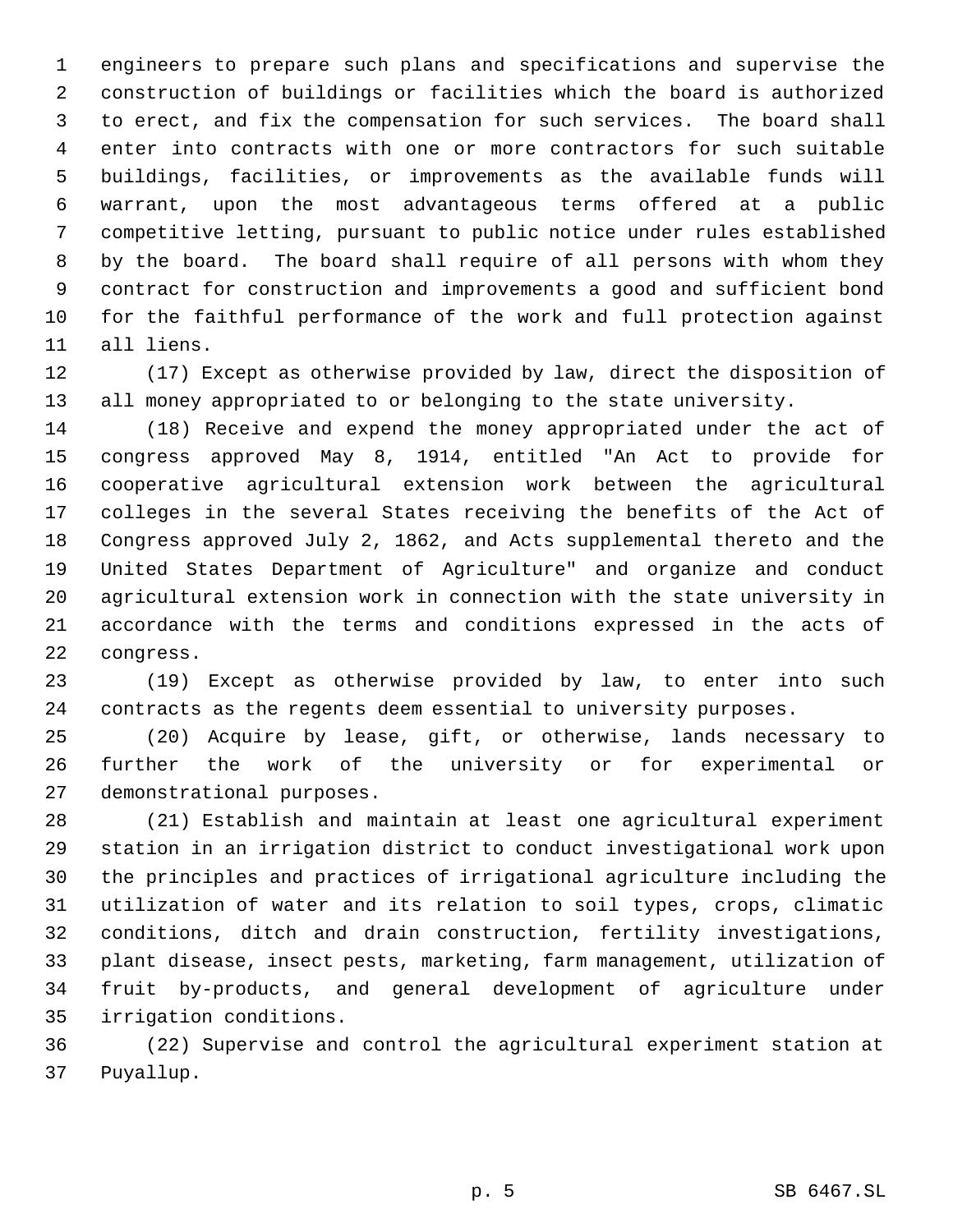(23) Establish and maintain at Wenatchee an agricultural experiment substation for the purpose of conducting investigational work upon the principles and practices of orchard culture, spraying, fertilization, pollenization, new fruit varieties, fruit diseases and pests, by- products, marketing, management, and general horticultural problems.

 (24) Accept such gifts, grants, conveyances, devises, and bequests, whether real or personal property, in trust or otherwise, for the use 8 or benefit of the university, its colleges, schools, or departments; and sell, lease or exchange, invest or expend the same or the proceeds, rents, profits, and income thereof except as limited by the terms of said gifts, grants, conveyances, bequests, and devises; and adopt proper rules to govern and protect the receipt and expenditure of the proceeds of all fees, and the proceeds, rents, profits, and income of all gifts, grants, conveyances, bequests, and devises.

 (25) Construct when the board so determines a new foundry and a mining, physical, technological building, and fabrication shop at the university, or add to the present foundry and other buildings, in order that both instruction and research be expanded to include permanent molding and die casting with a section for new fabricating techniques, especially for light metals, including magnesium and aluminum; purchase equipment for the shops and laboratories in mechanical, electrical, and civil engineering; establish a pilot plant for the extraction of alumina from native clays and other possible light metal research; purchase equipment for a research laboratory for technological research generally; and purchase equipment for research in electronics, instrumentation, energy sources, plastics, food technology, mechanics of materials, hydraulics, and similar fields.

 (26) Make and transmit to the governor and members of the legislature upon request such reports as will be helpful in providing for the institution.

 (27) Confer honorary degrees upon persons who request an honorary degree if they were students at the university in 1942 and did not graduate because they were ordered into an internment camp. The honorary degree may also be requested by a representative of deceased 35 persons who meet these requirements. For the purposes of this 36 subsection, "internment camp" means a relocation center to which persons were ordered evacuated by Presidential Executive Order 9066, signed February 19, 1942.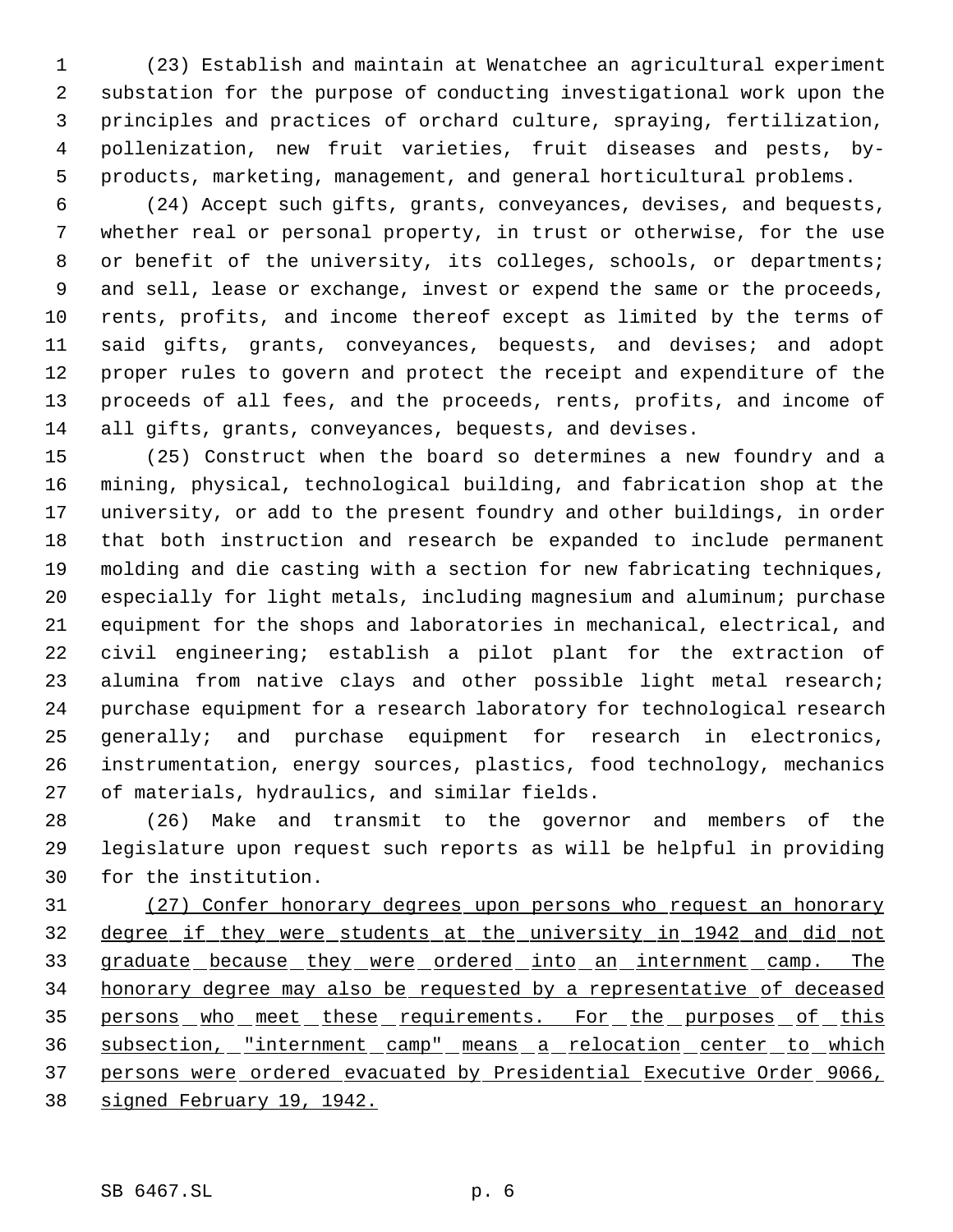**Sec. 3.** RCW 28B.35.205 and 2009 c 295 s 1 are each amended to read as follows:

 (1) In addition to all other powers and duties given to them by law, Central Washington University, Eastern Washington University, and Western Washington University are hereby authorized to grant any degree through the master's degree to any student who has completed a program of study and/or research in those areas which are determined by the faculty and board of trustees of the college to be appropriate for the granting of such degree: PROVIDED, That before any degree is authorized under this section it shall be subject to the review and approval of the higher education coordinating board.

12 (2) The board of trustees, upon recommendation of the faculty, may also confer honorary bachelor's, master's, or doctorate level degrees upon persons in recognition of their learning or devotion to education, literature, art, or science. No degree may be conferred in consideration of the payment of money or the donation of any kind of property.

18 (3) The board of trustees may also confer honorary degrees upon 19 persons who request an honorary degree if they were students at the university in 1942 and did not graduate because they were ordered into 21 an internment camp. The honorary degree may also be requested by a 22 representative of deceased persons who meet these requirements. For 23 the purposes of this subsection, "internment camp" means a relocation 24 center to which persons were ordered evacuated by Presidential Executive Order 9066, signed February 19, 1942.

 **Sec. 4.** RCW 28B.50.140 and 2009 c 64 s 5 are each amended to read as follows:

Each board of trustees:

 (1) Shall operate all existing community and technical colleges in its district;

 (2) Shall create comprehensive programs of community and technical college education and training and maintain an open-door policy in accordance with the provisions of RCW 28B.50.090(3);

 (3) Shall employ for a period to be fixed by the board a college president for each community and technical college and, may appoint a president for the district, and fix their duties and compensation, which may include elements other than salary. Compensation under this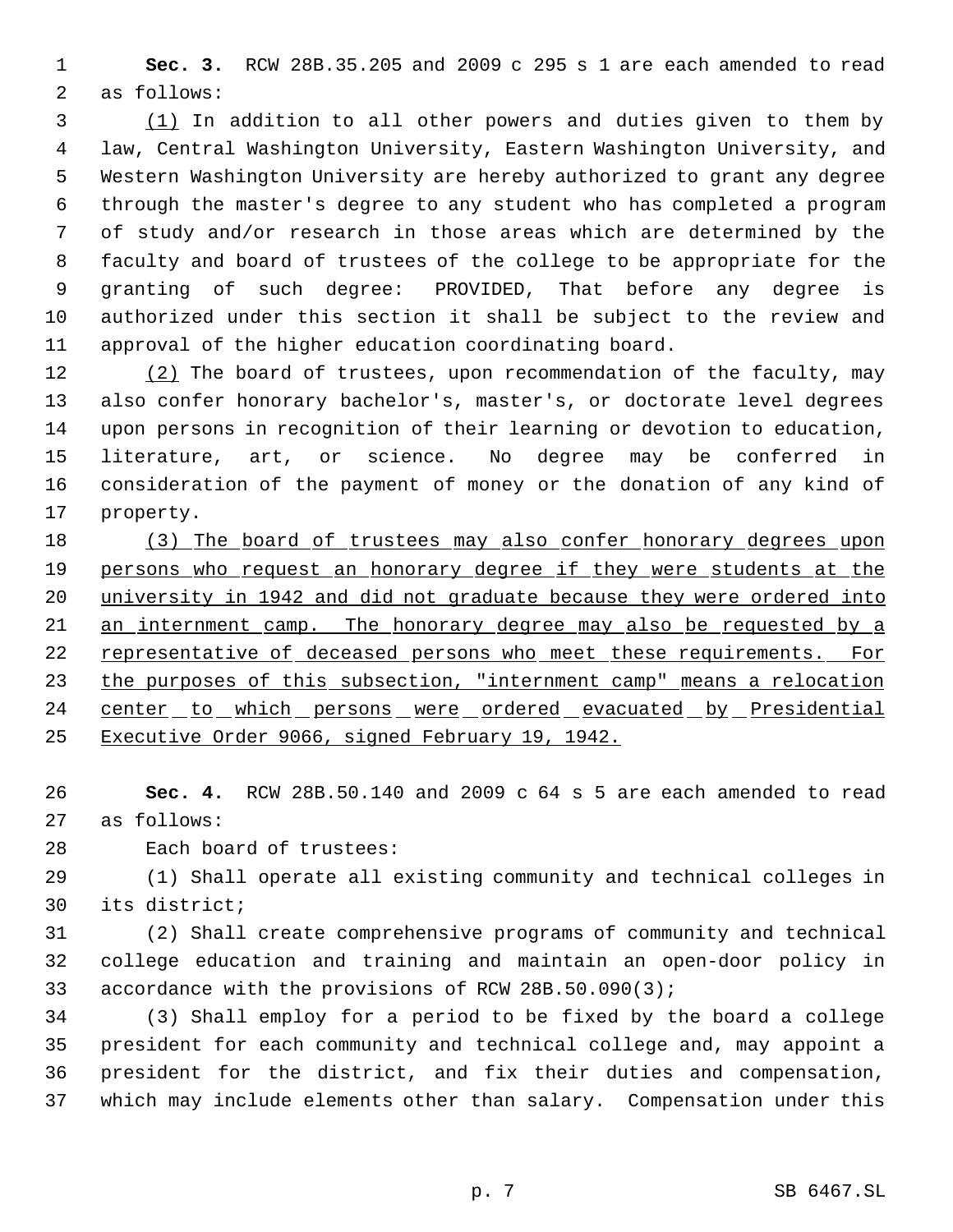subsection shall not affect but may supplement retirement, health care, and other benefits that are otherwise applicable to the presidents as state employees. The board shall also employ for a period to be fixed by the board members of the faculty and such other administrative officers and other employees as may be necessary or appropriate and fix their salaries and duties. Compensation and salary increases under this subsection shall not exceed the amount or percentage established for those purposes in the state appropriations act by the legislature as allocated to the board of trustees by the state board for community and technical colleges. The state board for community and technical colleges shall adopt rules defining the permissible elements of compensation under this subsection;

 (4) May establish, under the approval and direction of the college board, new facilities as community needs and interests demand. However, the authority of boards of trustees to purchase or lease major off-campus facilities shall be subject to the approval of the higher education coordinating board pursuant to RCW 28B.76.230;

 (5) May establish or lease, operate, equip and maintain dormitories, food service facilities, bookstores and other self- supporting facilities connected with the operation of the community and technical college;

 (6) May, with the approval of the college board, borrow money and issue and sell revenue bonds or other evidences of indebtedness for the construction, reconstruction, erection, equipping with permanent fixtures, demolition and major alteration of buildings or other capital assets, and the acquisition of sites, rights-of-way, easements, improvements or appurtenances, for dormitories, food service facilities, and other self-supporting facilities connected with the operation of the community and technical college in accordance with the provisions of RCW 28B.10.300 through 28B.10.330 where applicable;

 (7) May establish fees and charges for the facilities authorized hereunder, including reasonable rules and regulations for the government thereof, not inconsistent with the rules of the college board; each board of trustees operating a community and technical college may enter into agreements, subject to rules of the college board, with owners of facilities to be used for housing regarding the management, operation, and government of such facilities, and any board entering into such an agreement may: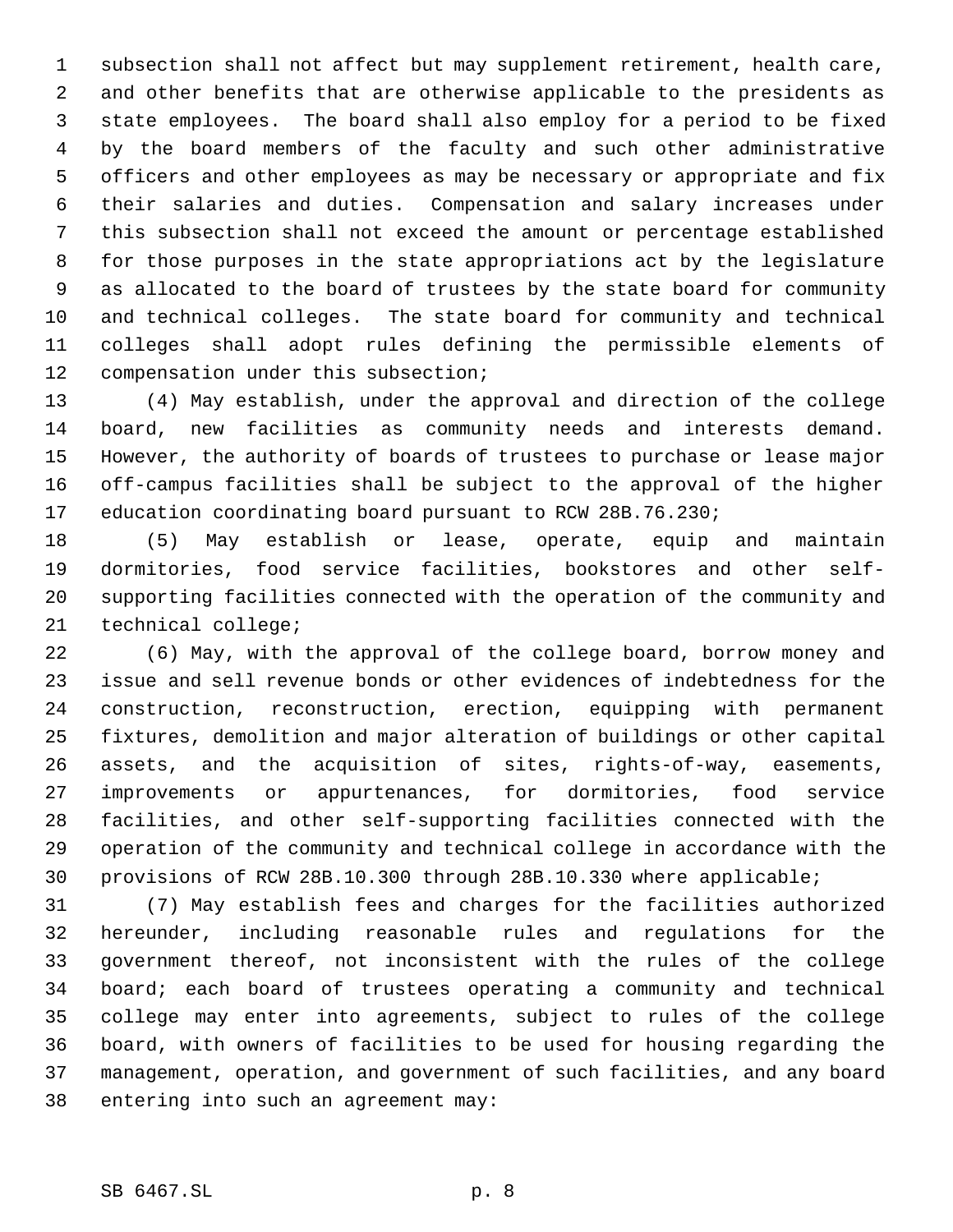(a) Make rules for the government, management and operation of such housing facilities deemed necessary or advisable; and

 (b) Employ necessary employees to govern, manage and operate the same;

 (8) May receive such gifts, grants, conveyances, devises and bequests of real or personal property from private sources, as may be made from time to time, in trust or otherwise, whenever the terms and conditions thereof will aid in carrying out the community and technical college programs as specified by law and the rules of the state college board; sell, lease or exchange, invest or expend the same or the proceeds, rents, profits and income thereof according to the terms and conditions thereof; and adopt rules to govern the receipt and 13 expenditure of the proceeds, rents, profits and income thereof;

 (9) May establish and maintain night schools whenever in the discretion of the board of trustees it is deemed advisable, and authorize classrooms and other facilities to be used for summer or night schools, or for public meetings and for any other uses consistent with the use of such classrooms or facilities for community and technical college purposes;

 (10) May make rules for pedestrian and vehicular traffic on property owned, operated, or maintained by the district;

 (11) Shall prescribe, with the assistance of the faculty, the course of study in the various departments of the community and technical college or colleges under its control, and publish such catalogues and bulletins as may become necessary;

 (12) May grant to every student, upon graduation or completion of a course of study, a suitable diploma, degree, or certificate under the rules of the state board for community and technical colleges that are appropriate to their mission. The purposes of these diplomas, certificates, and degrees are to lead individuals directly to employment in a specific occupation or prepare individuals for a bachelor's degree or beyond. Technical colleges may only offer transfer degrees that prepare students for bachelor's degrees in professional fields, subject to rules adopted by the college board. In adopting rules, the college board, where possible, shall create consistency between community and technical colleges and may address issues related to tuition and fee rates; tuition waivers; enrollment counting, including the use of credits instead of clock hours; degree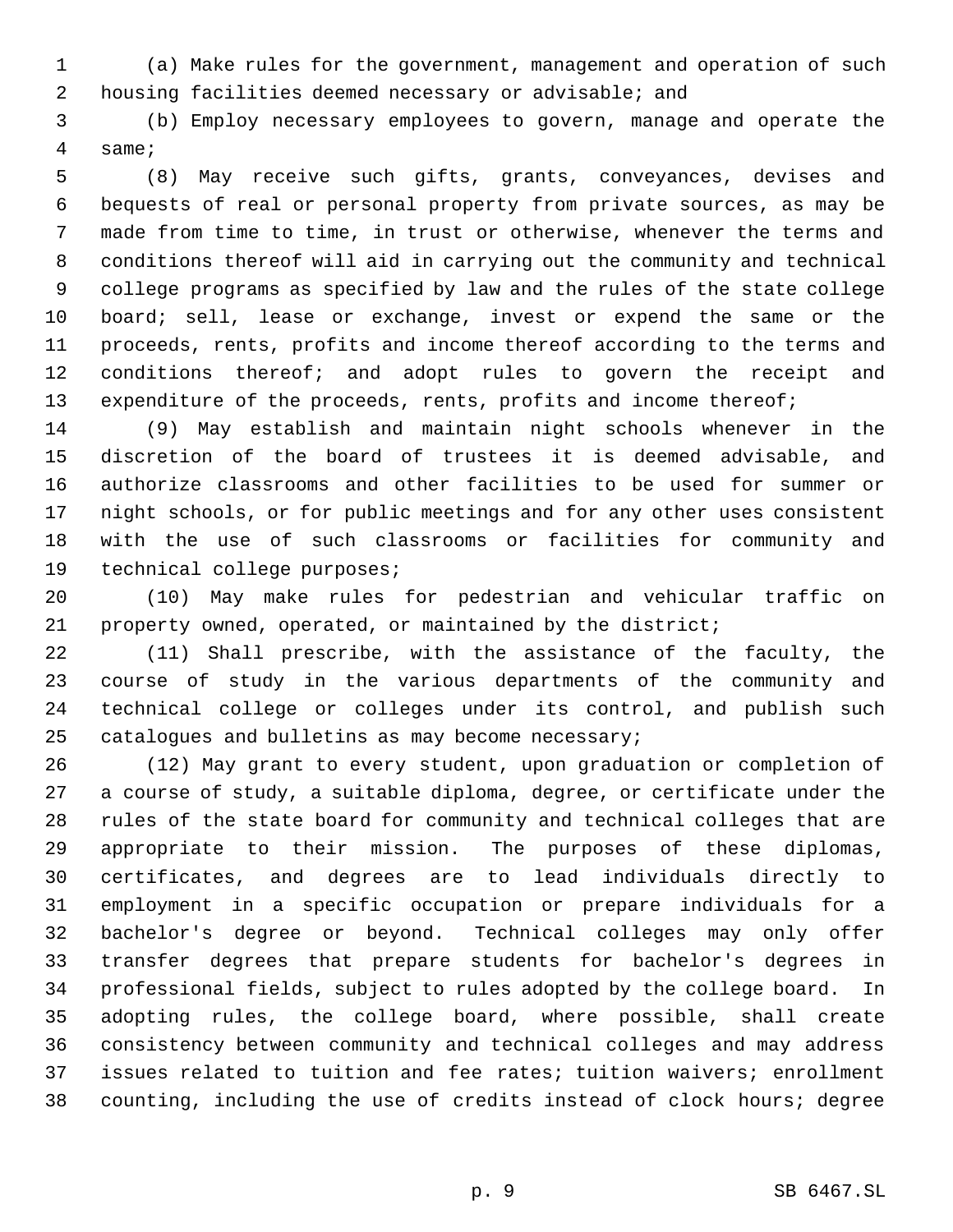granting authority; or any other rules necessary to offer the associate degrees that prepare students for transfer to bachelor's degrees in professional areas. Only pilot colleges under RCW 28B.50.810 may award baccalaureate degrees. The board, upon recommendation of the faculty, may also confer honorary associate of arts degrees upon persons other than graduates of the community college, in recognition of their learning or devotion to education, literature, art, or science. No degree may be conferred in consideration of the payment of money or the donation of any kind of property;

 (13) Shall enforce the rules prescribed by the state board for community and technical colleges for the government of community and technical colleges, students and teachers, and adopt such rules and perform all other acts not inconsistent with law or rules of the state board for community and technical colleges as the board of trustees may in its discretion deem necessary or appropriate to the administration of college districts: PROVIDED, That such rules shall include, but not be limited to, rules relating to housing, scholarships, conduct at the various community and technical college facilities, and discipline: PROVIDED, FURTHER, That the board of trustees may suspend or expel from community and technical colleges students who refuse to obey any of the duly adopted rules;

 (14) May, by written order filed in its office, delegate to the president or district president any of the powers and duties vested in or imposed upon it by this chapter. Such delegated powers and duties may be exercised in the name of the district board;

 (15) May perform such other activities consistent with this chapter 27 and not in conflict with the directives of the college board;

 (16) Notwithstanding any other provision of law, may offer educational services on a contractual basis other than the tuition and fee basis set forth in chapter 28B.15 RCW for a special fee to private or governmental entities, consistent with rules adopted by the state board for community and technical colleges: PROVIDED, That the whole of such special fee shall go to the college district and be not less than the full instructional costs of such services including any salary increases authorized by the legislature for community and technical college employees during the term of the agreement: PROVIDED FURTHER, That enrollments generated hereunder shall not be counted toward the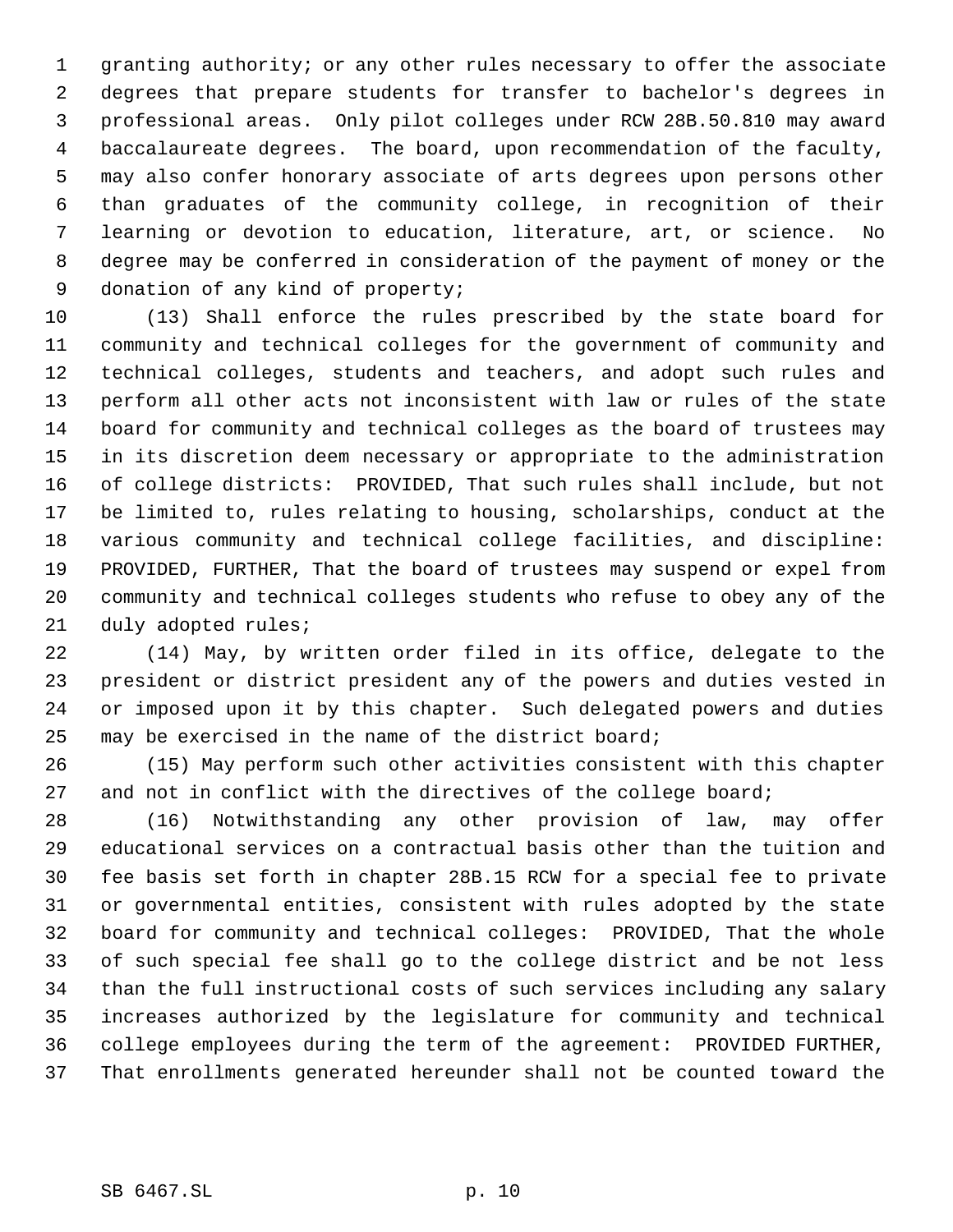official enrollment level of the college district for state funding purposes;

 (17) Notwithstanding any other provision of law, may offer educational services on a contractual basis, charging tuition and fees as set forth in chapter 28B.15 RCW, counting such enrollments for state funding purposes, and may additionally charge a special supplemental fee when necessary to cover the full instructional costs of such services: PROVIDED, That such contracts shall be subject to review by the state board for community and technical colleges and to such rules as the state board may adopt for that purpose in order to assure that the sum of the supplemental fee and the normal state funding shall not exceed the projected total cost of offering the educational service: PROVIDED FURTHER, That enrollments generated by courses offered on the basis of contracts requiring payment of a share of the normal costs of the course will be discounted to the percentage provided by the college;

 (18) Shall be authorized to pay dues to any association of trustees 18 that may be formed by the various boards of trustees; such association may expend any or all of such funds to submit biennially, or more often if necessary, to the governor and to the legislature, the recommendations of the association regarding changes which would affect 22 the efficiency of such association;

 (19) May participate in higher education centers and consortia that involve any four-year public or independent college or university: PROVIDED, That new degree programs or off-campus programs offered by a four-year public or independent college or university in collaboration with a community or technical college are subject to approval by the 28 higher education coordinating board under RCW 28B.76.230; ((and))

 (20) Shall perform any other duties and responsibilities imposed by law or rule of the state board; and

 (21) May confer honorary associate of arts degrees upon persons who request an honorary degree if they were students at the college in 1942 33 and did not graduate because they were ordered into an internment camp. 34 The honorary degree may also be requested by a representative of deceased persons who meet these requirements. For the purposes of this 36 subsection, "internment camp" means a relocation center to which